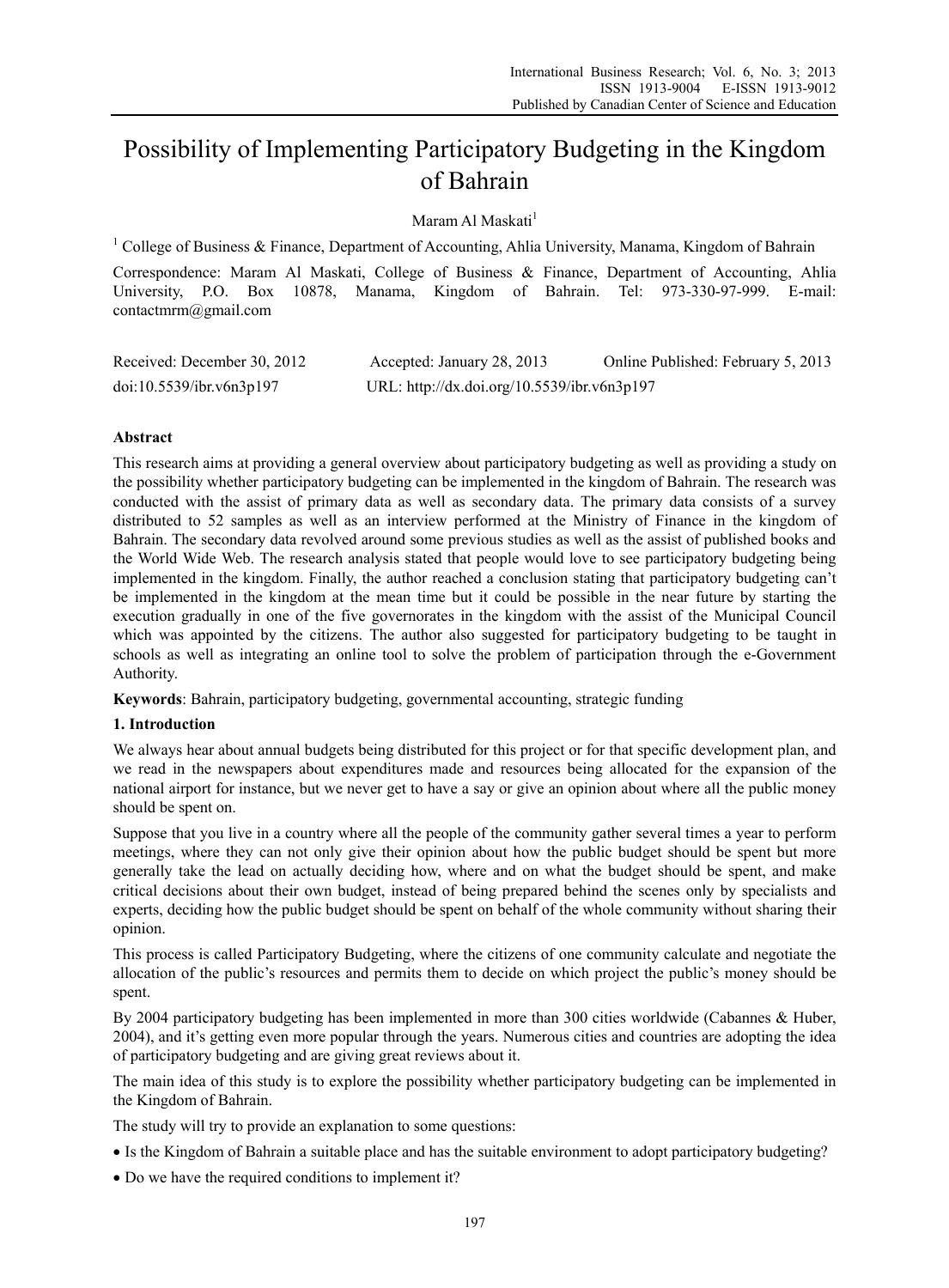Will participatory budgeting succeed in Bahrain if it was implemented?

This research paper will study the possibility whether participatory budgeting can be implemented in the Kingdom of Bahrain.

This research aims:

- To identify participatory budgeting.
- To explore the possibility of implementing participatory budgeting in the kingdom of Bahrain.

Research questions:

- What is participatory budgeting?
- Can participatory budgeting work in Bahrain?

At the end of this research paper, the conclusion will try to reach those objectives and answer the research questions asked.

# **2. Literature Review and Previous Studies**

The study examines the town of Lawrence's experience with participatory budgeting. The town of Lawrence was one of the poorest towns in the U.S. and its community was made of Blacks, Latinos, and White people, with whites making only 1/3 of the population (Baiocchi & Lerner, 2007).

Baiocchi and Lerner aimed at the possibility whether participatory budgeting could work in the United States and compare it with the Canadian experiment, as well as the politics in the US presents various challenges and possibilities for participatory budgeting.

The authors concluded that participatory budgeting can be implemented in the US, and recommended that supporters of participatory budgeting should cooperate with other social movements fighting against inequality.

The elected representatives are supposed to represent the people and be their voice, since the people them selves elects them and put them in that position they can also choose to not re-elect them in the next cycle, thus unlike professional managers elected representatives are under pressure (Franklin, Ho & Ebdon, 2009).

The authors aimed to explore how elected representatives distinguish the values of diverse participatory methods in addition to adding to present literature for there are very few surveys of this kind.

Franklin, Ho and Ebdon concluded by stating the importance of using participatory mechanisms in midsized cities and the relevant relationship between the citizens and the elected representatives.

In Guelph, Canada, people have started implementing participatory budgeting to allocate their city budget since 1999, and their first experience with participatory budgeting came after the Neighborhood Support Coalition (NSC) started to use participatory budgeting to allocate private and public funds, after the successful experience in Porto Alegre in Brazil (Pinnington, Lerner & Schugurensky, 2009). The authors aimed to provide several lessons learnt through the Canadian experiment in Guelph in addition to presenting the conditions that helped this city in its development and it's caused challenges for its success. Despite the fact that participatory budgeting idea came from Latin America, Pinnington, Lerner & Schugurensky explained the difference between the city of Guelph in Canada and Latin America where the latter tried the solve the limitation and weakness of the infrastructure. In Canada those services and needs are already met which leaves the residence with various motives to engage in participatory budgeting (Pinnington, Lerner & Schugurensky, 2009). Participatory budgeting in Canada enhanced the support of government representatives, the councils support for the NSC and democratic participation as well as building a better democratic environment, and better government representatives and citizen's relationship, and just like the experience in the United States, it made other cities in Canada express an interest in participatory budgeting.

Zhang and Liao disagreed with some of the previous studies specifying the fact that some previous researches have been conducted stating that citizens participation requires two way dialogue between the citizens and the government. However, there hasn't been any study illustrating whether local governments will provide two way communications in the budget process (Zhang & Liao, 2011). In order to fill this academic shortage, Zhang and Liao took the initiative to conduct a study on whether local governments will provide this two way communication via a survey from municipal managers and mayors in New Jersey to study how public representatives' manner and awareness, type of government, council's variety and political affairs, and society characteristics influence the adoption of mechanisms of two-way communication for participatory budgeting.

The authors concluded and recommended the necessity of having two way communications for an effective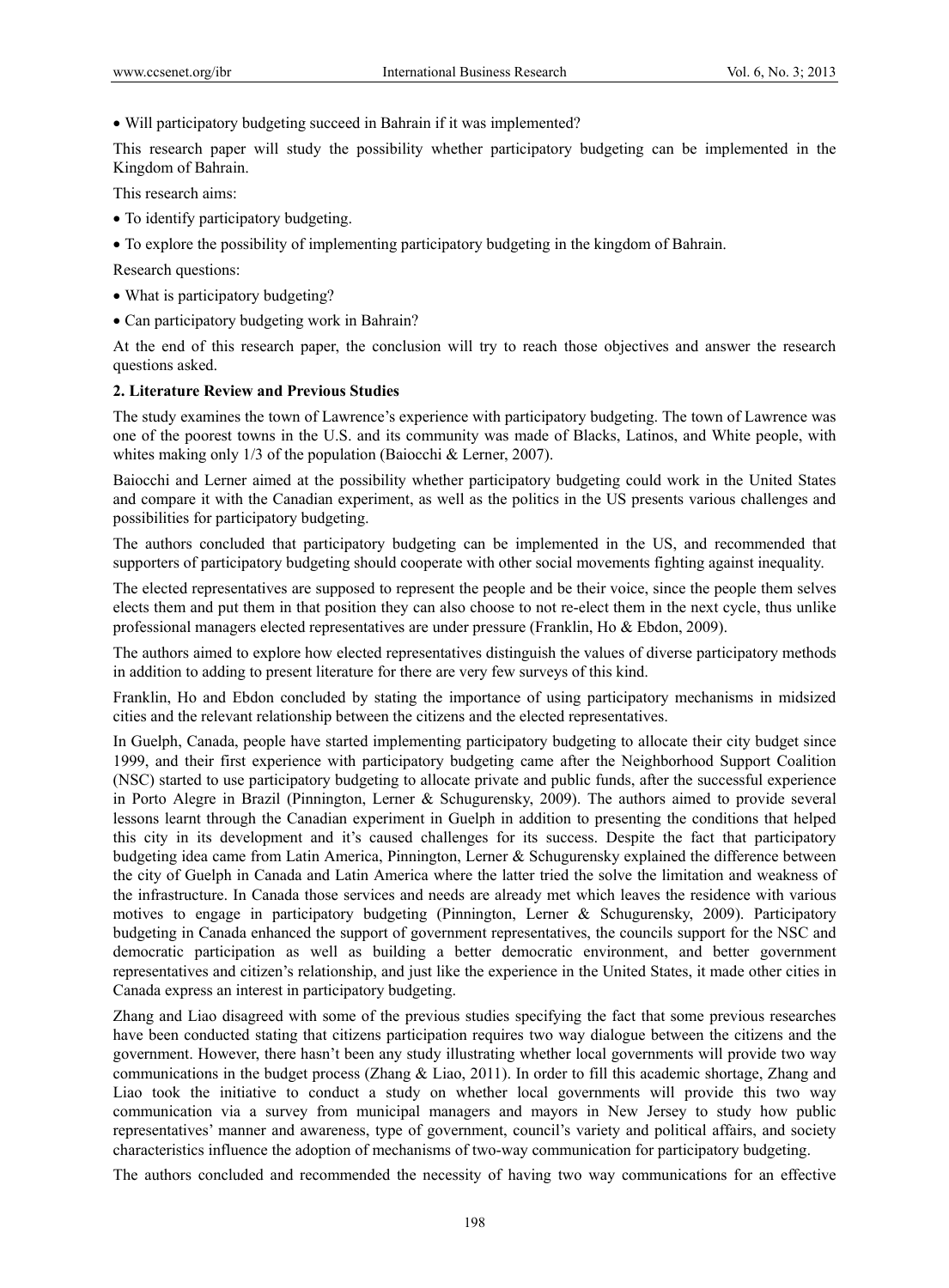citizen's participation and involvement in the budget process.

Another study by Haller and Faulkner aiming to enhance the efficiency of participatory budgeting. In Denver, Colorado where the first integration of the internet and technology in participatory budgeting programs occurred in March 2012 (Haller & Faulkner, 2012).

Haller & Faulkner aimed at demonstrating the differences between conducting participatory budgeting in a face to face communal way, and using the internet and online approaches to make it easier and flexible for citizens who are unable to attend meetings.

Participatory budgeting in the US is still in its early stages, and it will take time for it to reach the stage that Porto Alegre reached; however, participatory budgeting in Denver is in the head of those since it uses the internet approach to increase the publics' participation which is driving Denver to a brighter future (Haller & Faulkner, 2012).

# *2.1 The Difference between the Previous Studies and the Current Study*

After illustrating the previous studies, there are several differences to distinguish the previous studies from the current study. Some of these differences are:

The previous studies focused on the participatory budgeting experiences initiated in various cities, such as Porto Alegre, New Jersey, Guelph (Canada), while this study focuses on the possibility of applying participatory budgeting in the kingdom of Bahrain.

The first article conducted its study five years ago in 2007, while the fourth and fifth articles were made in 2009; article two and three were conducted in 2011 and early 2012 respectively. However, this article was accomplished in late 2012.

While most of the previous studies used primary data as well as secondary data, this research was conducted using the primary data via a survey distributed and collected in the public sector as well as the private sector in addition to an interview conducted at the Ministry of Finance in the kingdom of Bahrain. Also, this article had the assist of some secondary data, using previous studies as well as books in the subject matter in addition to some of the World Wide Web resources.

# **3. Research Methodology**

# *3.1 Study Sample*

This section will reveal the study sample distributed and obtained in order to calculate the ratio of the study sample. This is relevant because it identifies the efficiency of the study conducted.

The questionnaire was distributed to 70 samples; 40 were distributed by hand to the public sector mostly (Ministries and governmental organizations), as well as the private sector, while 30 samples were distributed online to university students. The questionnaire was distributed to various occupations such as accountants, auditors, engineers, accounting students and marketers.

Out of the 70 samples distributed, 52 samples were obtained, which makes the study sample ratio equals to 74%.

# *3.2 Study Hypotheses*

This research consists of two hypotheses to test the prediction of this study, the study hypothesis is:

(Ha1): there is a possibility to implement participatory budgeting in Bahrain.

(Ho1): there is no possibility to implement participatory budgeting in Bahrain.

The first hypothesis will test whether the Kingdom of Bahrain has a chance to implement participatory budgeting, while the second hypothesis will test that participatory budgeting has no possibility of being implemented in the Kingdom.

# **4. Discussion of Results**

The research analysis will split into two parts; the first part will demonstrate the descriptive analysis which will examine the first section of the survey and evaluate the general information, as well as the analyzing of the study questions. The second part will illustrate the testing of hypothesis. The research analysis will be conducted using SPSS.

# *4.1 Descriptive Statistics*

# 4.1.1 General Information

The following table will illustrate the data analysis of the general information.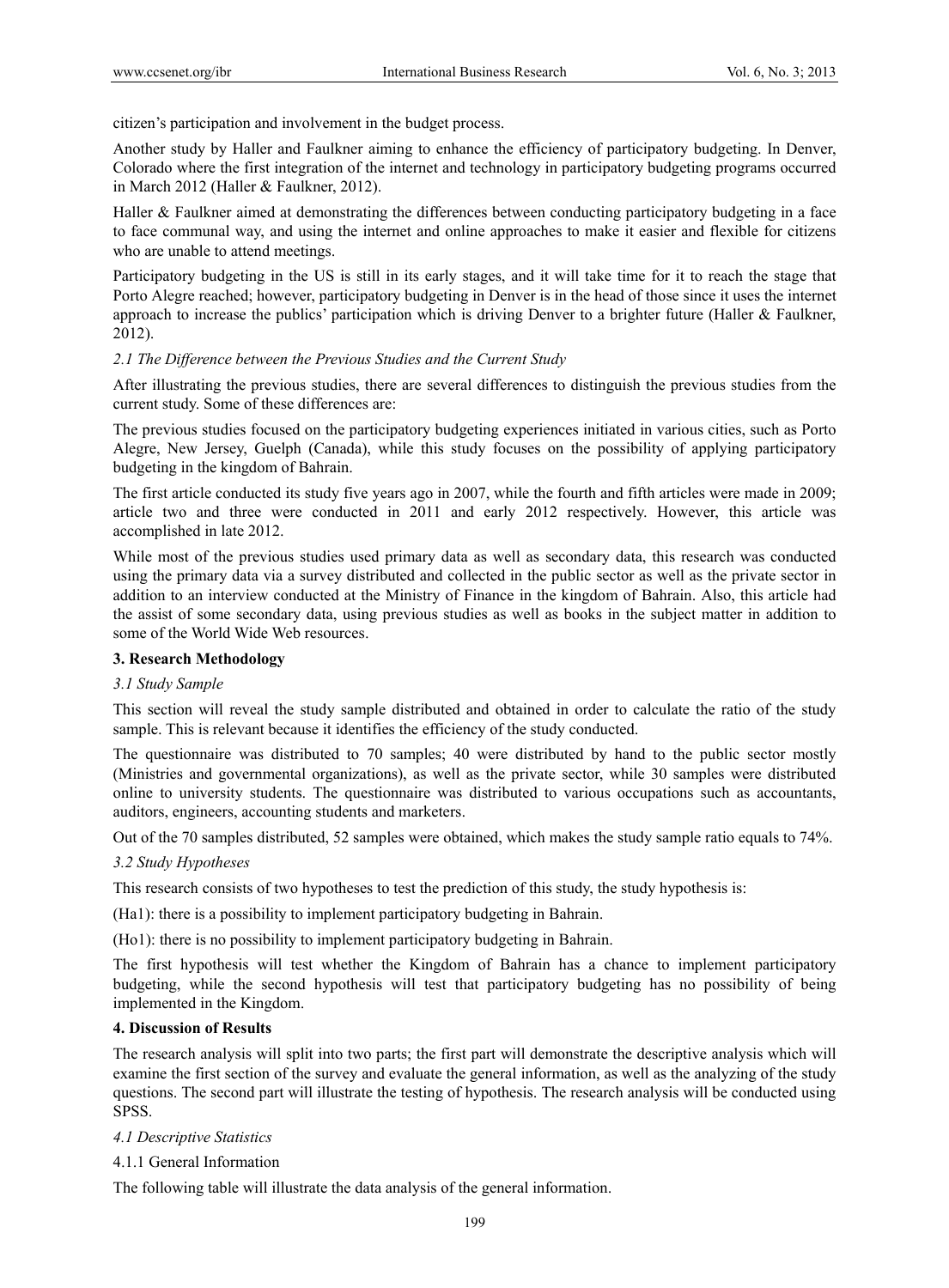| Variables                |                   | Frequency      | Percentage % |
|--------------------------|-------------------|----------------|--------------|
| Gender                   | Male              | 21             | 40.4         |
|                          | Female            | 31             | 59.6         |
|                          | Total             | 52             | 100          |
| Age                      | Between 18 and 25 | 18             | 34.6         |
|                          | Between 26 and 35 | 21             | 40.4         |
|                          | Between 36 and 45 | 5              | 9.6          |
|                          | More than 45      | 8              | 15.4         |
|                          | Total             | 52             | 100          |
| Degree                   | Undergraduate     | 9              | 17.3         |
|                          | Diploma           | 1              | 1.9          |
|                          | Bachelor          | 29             | 55.8         |
|                          | Master            | 11             | 21.2         |
|                          | PhD               | $\overline{c}$ | 3.8          |
|                          | Total             | 52             | 100          |
| Professional Certificate | No                | 48             | 92.3         |
|                          | Yes               | $\overline{4}$ | 7.7          |
|                          | Total             | 52             | 100          |
| Nationality              | Bahraini          | 49             | 94.2         |
|                          | Other             | 3              | 5.8          |
|                          | Total             | 52             | 100          |

#### Table 1. Personal details analysis

The data in table 1 shows us that the frequency of male responses was 21, which makes the percentage equals 40.4%. On the other hand, the frequency of female responses reached 31 which make the percentage equivalent to 59.6%.

The data analysis shows us that the number of female responses were more than the male responses.

The results show us that there were no responses from the less than 18 category which makes both the frequency and percentage equals to zero. The frequency of people between the age 18 and 25 reached 18, and the percentage was 34.6%, while the age category between 26 and 35 had the most responses with a frequency of 21 and a percentage of 40.4%.

Respondents between the age 36 and 45 had the least frequency which reached only 5 with a percentage equals to 9.6%, while the age category more than 45 years old had a frequency of 8 and a percentage equals to 15.4%.

The frequency of people who have not graduated yet was 9 with a percentage of 17.3%, on the other hand, the number of respondents who carry a Diploma was only 1 with a percentage equals to 1.9%.

Respondents who carry a Bachelor degree had the highest frequency of 29 with a percentage up to 55.8%, while those who carry a Masters degree reached 11 responses with a percentage equals to 21.2%. The second least number of responses of people who carry PhD reached a frequency of only 2 with a percentage of 3.8%. The frequency of people who don't carry any kind of professional certificate reached 48 which is the highest with a percentage equals to 92.3%, while the number of people who carry a professional certificate reached only 4 and a percentage of 7.7%.

The highest frequency of the nationality belonged to Bahrainis which reached 49 respondents and a percentage of 94.2%, on the other hand, a frequency of only 3 from other nationalities responded to the survey, which makes the percentage equals to 5.8%.

#### 4.1.2 Study Information

Table 2. The Kingdoms suitable environment

| Variables                      |                   | Frequency | Percentage % | Mean | General Percentage % | Standard deviation |
|--------------------------------|-------------------|-----------|--------------|------|----------------------|--------------------|
| Q1. Kingdom of Bahrain has the | Strongly disagree |           | 13.50        | 3.04 | 60.80%               | 1.188              |
| suitable<br>environment<br>to  | Disagree          |           | 17.30        |      |                      |                    |
| participatory<br>implement     | Neither           | 16        | 30.30        |      |                      |                    |
| budgeting.                     | Agree             | 15        | 28.80        |      |                      |                    |
|                                | Strongly agree    |           | 9.60         |      |                      |                    |
|                                | Total             | 52        | 100.00       |      |                      |                    |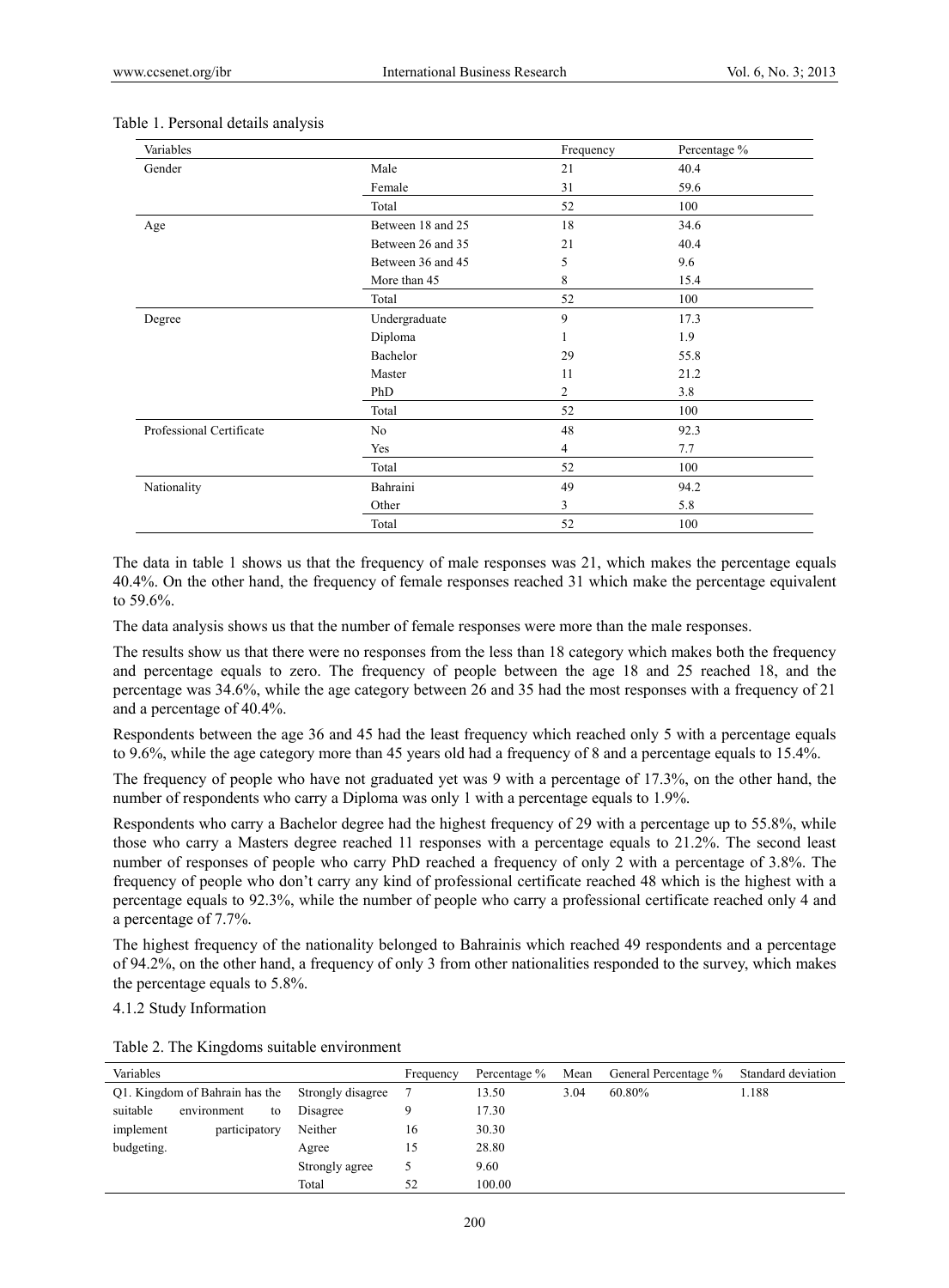The mean calculated was 3.04, which means in a scale out of 5, most of the respondents almost agree that the Kingdom has the suitable environment to implement participatory budgeting, and the general percentage calculated for that agreement equal 60.8%. The standard deviation was 1.188, which determines that the frequency of responses varied among people.

In the researchers' opinion, the responses of people differed due to the current political situation in the Kingdom; some might believe that in order to implement participatory budgeting we must have a stable political environment, while others think that participatory budgeting is actually needed and would work efficiently in an environment such as in Bahrain.

| Variables                          |                   | Frequency | Percentage % | Mean | General Percentage % | Standard deviation |
|------------------------------------|-------------------|-----------|--------------|------|----------------------|--------------------|
| O2.<br>budgeting<br>Participatory  | Strongly disagree |           | 1.90         | 4.33 | 86.60%               | 0.879              |
| depends<br>mostly<br>on<br>success | Disagree          |           | 1.90         |      |                      |                    |
| government and citizens trust      | Neither           |           | 9.60         |      |                      |                    |
| relationship<br>well<br>as<br>as   | Agree             | 18        | 34.60        |      |                      |                    |
| political<br>supportive            | Strongly agree    | 27        | 51.90        |      |                      |                    |
| environment.                       | Total             | 52        | 100.00       |      |                      |                    |

Table 3. Government and citizens' relationship

The Bahraini community is known to be highly educated; therefore, it could evaluate that participatory budgeting depends on trust along with suitable political environment.

Those who disagreed with the question probably have an opinion that since participatory budgeting could be executed at the command of not only the government but also other non governmental organizations, as it was explained in the questionnaire distributed, therefore people might not have to only deal with the government since it can be an individual social movement. But at the end, the final decision regarding the chosen projects goes back to the government.

| Table 4. Continuous meetings throughout the year |  |  |
|--------------------------------------------------|--|--|
|                                                  |  |  |

| Variables                              |                | Frequency | Percentage % | Mean | General Percentage % | Standard  |
|----------------------------------------|----------------|-----------|--------------|------|----------------------|-----------|
|                                        |                |           |              |      |                      | deviation |
| O <sub>3</sub> . I am able and willing | Strongly       | 6         | 11.50        | 3.69 | 73.80%               | 1.351     |
| continuous<br>attend<br>to             | disagree       |           |              |      |                      |           |
| meetings through out the               | Disagree       | 5         | 9.60         |      |                      |           |
| year to have a decision in             | Neither        | 6         | 11.50        |      |                      |           |
| my city's public budget if             | Agree          | 17        | 32.70        |      |                      |           |
| budgeting<br>participatory             | Strongly agree | 18        | 34.60        |      |                      |           |
| implemented<br>in<br>was               | Total          | 52        | 100.00       |      |                      |           |
| Bahrain.                               |                |           |              |      |                      |           |

The results shown in table 4 can make us determine how the Bahraini community is willing to make changes, as it turns out that the idea of participatory budgeting was favored by the Bahraini community. People realize that the idea of participatory budgeting could be beneficial for everyone; therefore they are willing to try it despite their cluelessness about the unknown results. Those who disagreed might know that they can't be committed to continuous meetings, besides the fact that some are willing but are unable to attend due to some other personal or work commitments.

| Table 5. Affect on fraud and better decision making |  |  |
|-----------------------------------------------------|--|--|
|-----------------------------------------------------|--|--|

| Variables                       |                   | Frequency | Percentage % | Mean | General Percentage % | Standard deviation |
|---------------------------------|-------------------|-----------|--------------|------|----------------------|--------------------|
| Q4. Participatory budgeting can | Strongly disagree | 3         | 5.80         | 3.94 | 78.80%               | 1.11               |
| reduce fraud rates and lead to  | Disagree          |           | 3.80         |      |                      |                    |
| better decision making.         | Neither           |           | 17.30        |      |                      |                    |
|                                 | Agree             | 19        | 36.50        |      |                      |                    |
|                                 | Strongly agree    | 19        | 36.50        |      |                      |                    |
|                                 | Total             | 52        | 100.00       |      |                      |                    |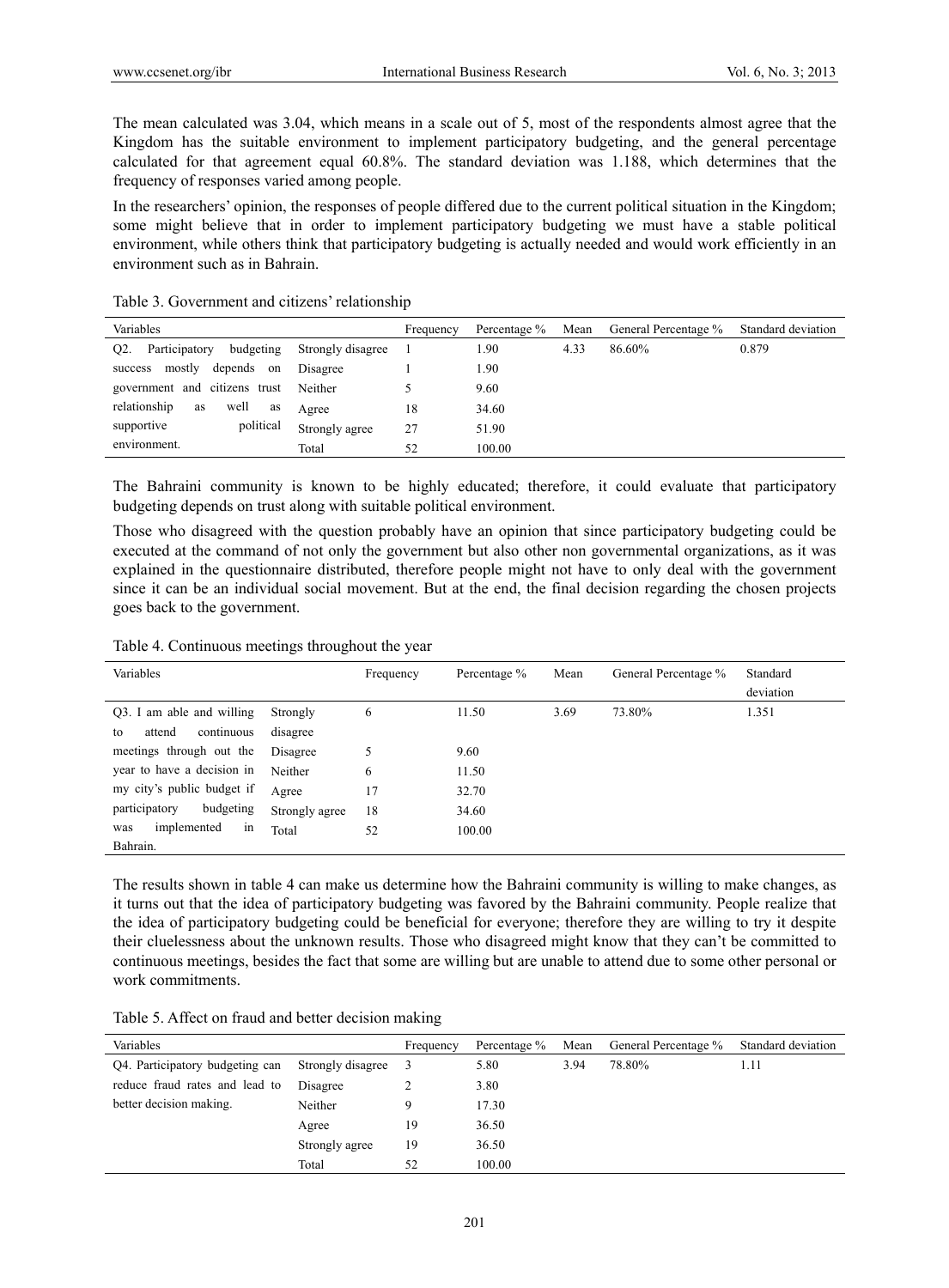People realize that participatory budgeting will deal mostly with the public, and all the financial information will be within reach; therefore, the process of stating the public budget will be known and shown to everyone, so there will be no chance for manipulation or fraud which explains the results of high agreement in table 5. Also, people might think it could lead to efficient decisions since the decisions will be in their hands for the one who wears the shoe can tell best where it hassles. Politicians might then stop taking control over everything and therefore the community will accomplish better decision making.

| Variables                           |                   | Frequency | Percentage % | Mean | General Percentage % | Standard deviation |
|-------------------------------------|-------------------|-----------|--------------|------|----------------------|--------------------|
| Q5. If all the required conditions  | Strongly disagree | - 8       | 15.40        | 2.92 | 58.40%               | 1.218              |
| Bahrain,<br>available<br>in<br>were | Disagree          |           | 21.20        |      |                      |                    |
| Bahrain government will adopt       | Neither           | 15        | 28.80        |      |                      |                    |
| participatory budgeting strategy.   | Agree             | 13        | 25.00        |      |                      |                    |
|                                     | Strongly agree    |           | 9.60         |      |                      |                    |
|                                     | Total             | 52        | 100.00       |      |                      |                    |

Table 6. The adoption of participatory budgeting

According to the results, we can conclude that the community isn't able to predict the governments' moves; people can't make a choice whether the government will adopt participatory budgeting or at least consider it, and that could be because the Bahraini community might in fact need participatory budgeting but the government and the society as well realize that they are not ready for it just yet. It could be difficult for the government to shift to an entirely new budgeting strategy after it has implemented a certain strategy for years.

Table 7. The openness of the Bahraini community

| Variables                       |                   | Frequency | Percentage % | Mean | General Percentage % | Standard deviation |
|---------------------------------|-------------------|-----------|--------------|------|----------------------|--------------------|
| Bahraini<br>think<br>the<br>O6. | Strongly disagree | -4        | 7.70         | 3.37 | 67.40%               | 1.205              |
| community is open to changes    | Disagree          |           | 21.20        |      |                      |                    |
| like participatory budgeting.   | Neither           |           | 13.50        |      |                      |                    |
|                                 | Agree             | 22        | 42.30        |      |                      |                    |
|                                 | Strongly agree    | 8         | 15.40        |      |                      |                    |
|                                 | Total             | 52        | 100.00       |      |                      |                    |

In the researchers' opinion, the Bahraini community is in fact open to changes, but since we have a variation in responses, the disagreement opinions could be due to the cultural environment in the Kingdom of Bahrain that people are anxious about new changes. Despite the fact that the Bahraini community is highly educated, there are still some Bahraini individuals who are known of being traditional and might not accept the idea of attending such meetings and debates throughout the year.

Table 8. Chances for more democratic decisions

| Variables                       |                   | Frequency | Percentage % | Mean | General Percentage % | Standard deviation |
|---------------------------------|-------------------|-----------|--------------|------|----------------------|--------------------|
| Q7. Participatory budgeting can | Strongly disagree |           | 1.90         | 3.96 | 79.20%               | 0.969              |
| be a good opportunity for the   | Disagree          |           | 7.70         |      |                      |                    |
| community<br>make<br>to<br>more | Neither           |           | 13.50        |      |                      |                    |
| democratic decisions.           | Agree             | 24        | 46.20        |      |                      |                    |
|                                 | Strongly agree    | 16        | 30.80        |      |                      |                    |
|                                 | Total             | 52        | 100.00       |      |                      |                    |

As previously mentioned, the Bahraini community acknowledges the fact that participatory budgeting will function by them mostly, since decision making will be in their hands (despite the fact that the final decision goes to the government); participatory budgeting can actually lead to more democratic decisions since democracy is one of participatory budgeting's' best qualities and advantages.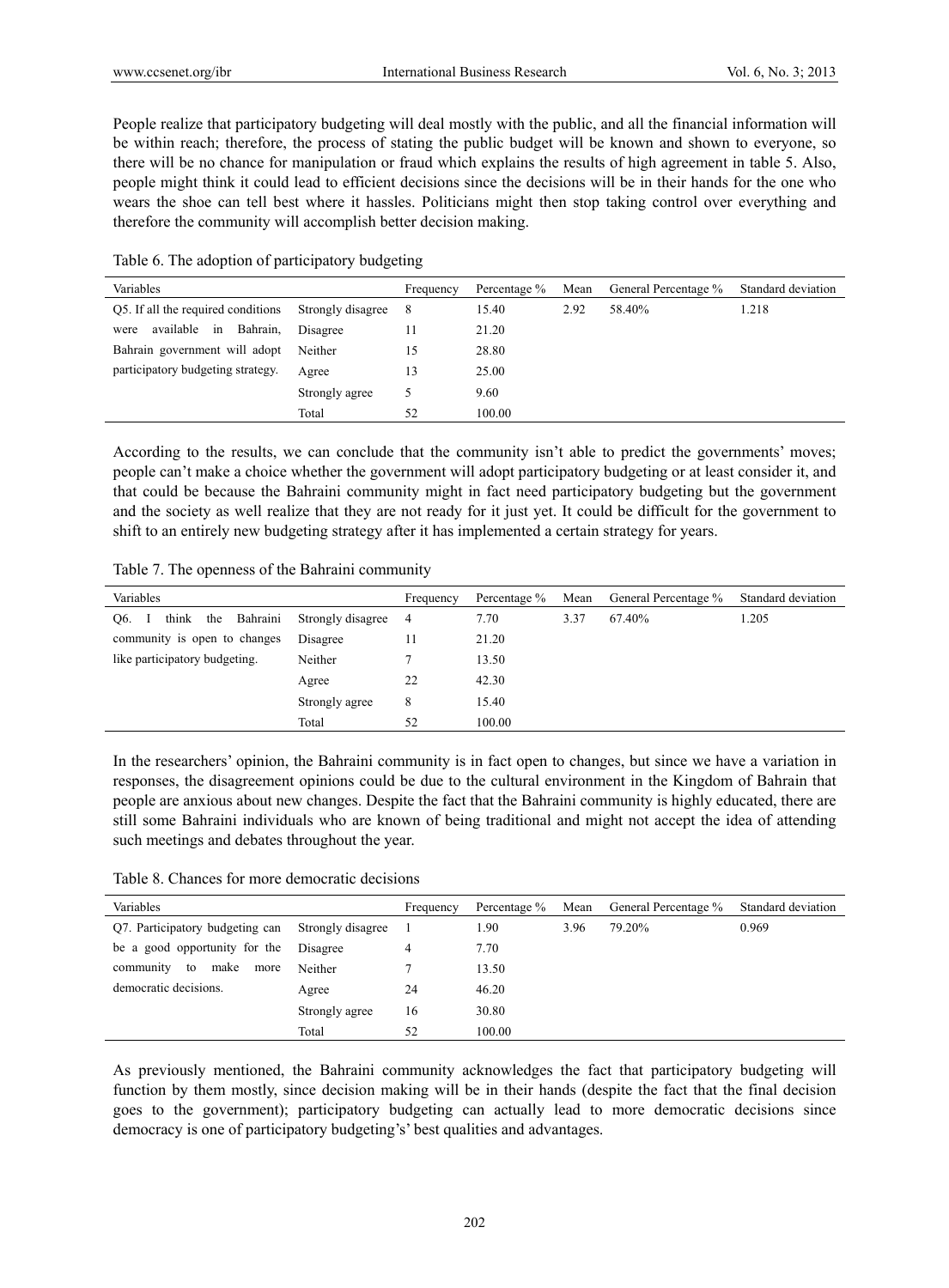| Variables                          |                   | Frequency | Percentage % | Mean | General Percentage % | Standard deviation |
|------------------------------------|-------------------|-----------|--------------|------|----------------------|--------------------|
| Q8. The necessary information      | Strongly disagree | -8        | 15.40        | 2.87 | 57.40%               | 1.237              |
| of the financial situation and so  | Disagree          | 13        | 25.00        |      |                      |                    |
| are available to the Bahraini      | Neither           | 15        | 28.80        |      |                      |                    |
| citizens in order to be able to    | Agree             | 10        | 19.20        |      |                      |                    |
| participatory<br>participate<br>1n | Strongly agree    | 6         | 11.50        |      |                      |                    |
| budgeting.                         | Total             | 52        | 100.00       |      |                      |                    |

Table 9. Availability of financial information

According to the results, we can determine that most of the respondents are unaware whether the financial information are available or not, since most of the answers were neutral. Those who disagreed with the question might believe that the information within reach isn't sufficient for the community to conduct participatory budgeting.

Table 10. The knowledge of the Bahraini community

| Variables                        |                   | Frequency | Percentage % | Mean | General Percentage % | Standard deviation |
|----------------------------------|-------------------|-----------|--------------|------|----------------------|--------------------|
| 09. The Bahraini community is    | Strongly disagree |           | 9.60         | 3.48 | 69.60%               | 1.213              |
| knowledgeable<br>educated<br>and | Disagree          |           | 13.50        |      |                      |                    |
| enough to adapt to participatory | Neither           |           | 13.50        |      |                      |                    |
| budgeting easily.                | Agree             | 24        | 46.20        |      |                      |                    |
|                                  | Strongly agree    | 9         | 17.30        |      |                      |                    |
|                                  | Total             | 52        | 100.00       |      |                      |                    |

In the researchers' opinion, the agreed responses are due to the fact that the Bahraini community is actually highly educated. More than half the respondents carried Bachelor degrees as well as Masters and PhD's among other professional certificates. Also, the English language is considered the second language in the Kingdom, and others use it as a first language; hence, the Bahraini community might not have a problem adapting to participatory budgeting or actually practicing it.

However, in spite of the fact that English is considered the second language, some Bahraini individuals still lack the ability to speak proper English and find it very difficult to communicate with, which could explain the disagreement in opinions.

Table 11. The awareness of Bahrain's general budget

| Variables                       |                   | Frequency | Percentage % | Mean | General Percentage % | Standard deviation |
|---------------------------------|-------------------|-----------|--------------|------|----------------------|--------------------|
| Q10. I am aware of how the      | Strongly disagree | - 8       | 15.40        | 2.81 | 56.20%               | 1.138              |
| Bahraini government states the  | Disagree          | 13        | 25.00        |      |                      |                    |
| general budget and the steps it | Neither           | 14        | 26.90        |      |                      |                    |
| takes.                          | Agree             | 15        | 28.80        |      |                      |                    |
|                                 | Strongly agree    | 2         | 3.80         |      |                      |                    |
|                                 | Total             | 52        | 100.00       |      |                      |                    |

The previous result could be because despite the fact that the citizens are not involved in preparing the general budget, most of the responses verified that they are aware of the budgetary system and allocation due to the involvement of the parliament which represents the Bahraini community. Those who agreed could have an interest in following the latest news about the parliament involvement.

However, the testing results indicate that responses lean more on being unaware to neutral about how the government states the general budget, hence we can determine that the Bahraini community got used to having the general budget being prepared by the government without any direct involvement from the citizens, therefore they show no interest in learning about the budget strategy followed.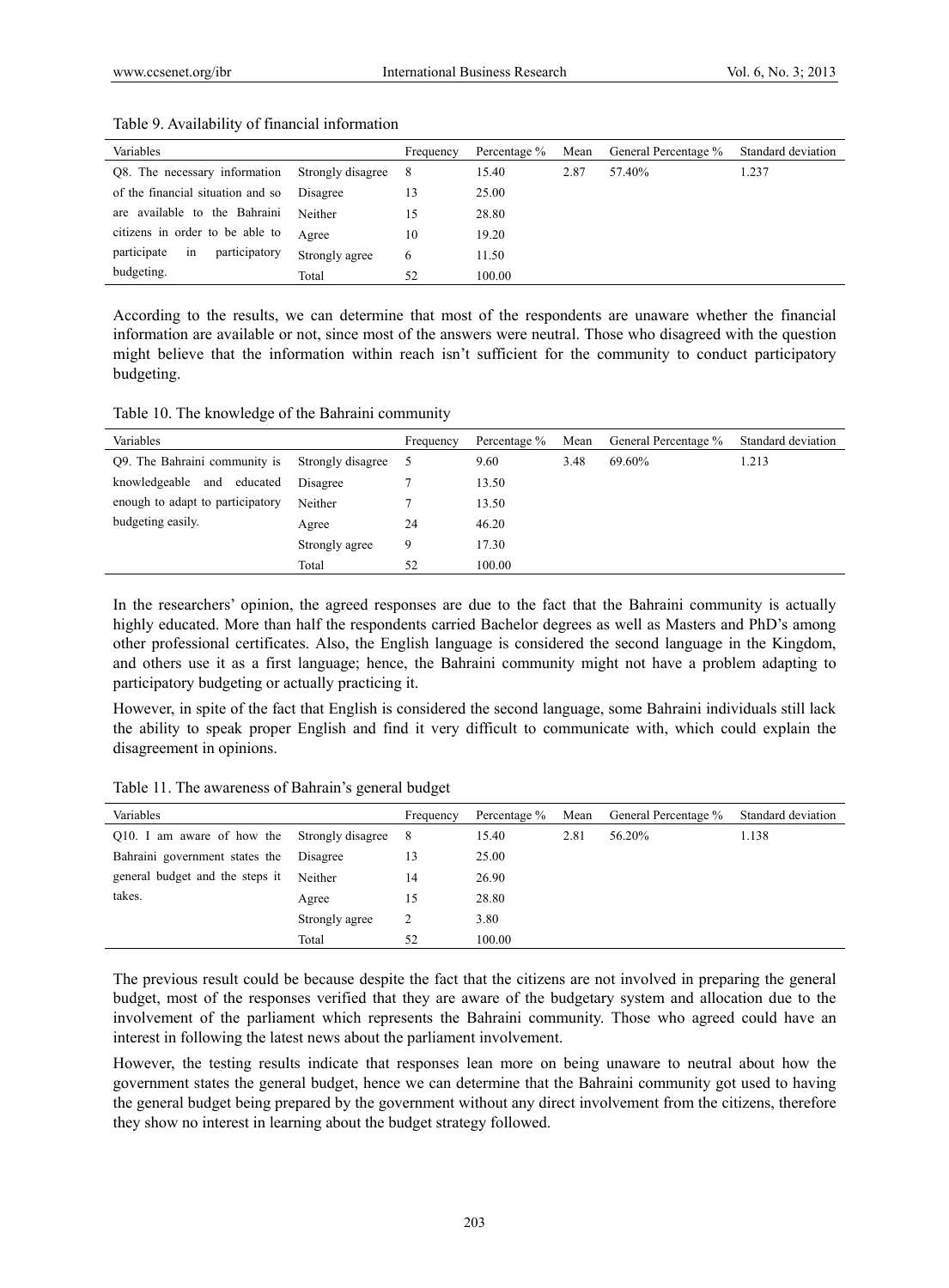| Variables                             |                   | Frequency | Percentage % | Mean | General Percentage % | Standard deviation |
|---------------------------------------|-------------------|-----------|--------------|------|----------------------|--------------------|
| Q11. The budgetary system and         | Strongly disagree |           | 13.50        | 2.75 | 55.00%               | 1.1                |
| fairly<br>allocation<br>budget<br>are | Disagree          | 15        | 28.80        |      |                      |                    |
| reasonable in Bahrain.                | Neither           | 17        | 32.70        |      |                      |                    |
|                                       | Agree             | 10        | 19.20        |      |                      |                    |
|                                       | Strongly agree    | 3         | 5.80         |      |                      |                    |
|                                       | Total             | 52        | 100.00       |      |                      |                    |

Table 12. The fairness of the budget allocation in Bahrain

Given the previous results, we can determine that the majority of the respondents are unaware of the budgetary system and budget allocation to make a decision whether it's fair or not.

As previously mentioned, a significant amount of people show no knowledge of how the publics resources are being allocated, possibly because of other work commitments that keep them preoccupied to learn about this point.

However, there are still a fine number of people who are actually aware of how the government states the budget and the strategy it follows and believe that it's being executed fairly, probably due to their close work field in that matter or they could be just satisfied with what they get.

Table 13. The acceptance of participatory budgeting in Bahrain

| Variables                           |                   | Frequency | Percentage % | Mean | General Percentage % | Standard deviation |
|-------------------------------------|-------------------|-----------|--------------|------|----------------------|--------------------|
| O12. I<br>would love to see         | Strongly disagree | - 0       | 0.00         | 4.23 | 84.60%               | 0.807              |
| being<br>budgeting<br>participatory | Disagree          |           | 3.80         |      |                      |                    |
| implemented in Bahrain.             | Neither           | 6         | 11.50        |      |                      |                    |
|                                     | Agree             | 22        | 42.30        |      |                      |                    |
|                                     | Strongly agree    | 22        | 42.30        |      |                      |                    |
|                                     | Total             | 52        | 100.00       |      |                      |                    |

The significantly high mean of 4.23, indicates that the majority of the responses had an agree opinion as well as strongly agree. The standard deviation (0.807) demonstrates the responses didn't vary in the frequency distribution.

In the researchers' opinion, the Bahraini community would love to see a change occurring, and would love to be a part of that change which explains the weak disagreement.

Table 14. The success of participatory budgeting in Bahrain

| Variables                         |                   | Frequency | Percentage % | Mean | General Percentage % | Standard deviation |
|-----------------------------------|-------------------|-----------|--------------|------|----------------------|--------------------|
| Q13. It would be a successful     | Strongly disagree |           | 3.80         | 3.73 | 74.60%               | 0.952              |
| if<br>participatory<br>experiment | Disagree          |           | 1.90         |      |                      |                    |
| budgeting was implemented in      | Neither           | 17        | 32.70        |      |                      |                    |
| Bahrain.                          | Agree             | 21        | 40.40        |      |                      |                    |
|                                   | Strongly agree    | 11        | 21.20        |      |                      |                    |
|                                   | Total             | 52        | 100.00       |      |                      |                    |

The Bahraini community appears to be interested in the idea of participatory budgeting and have high expectations for it. The Bahraini community believes that a strategy such as participatory budgeting is needed in the area in order to enhance democracy, citizens' participation in the public resources allocation in addition to boost the education level in Bahrain.

However, the disagreements could be possibly because people believe that participatory budgeting is not what they need at the mean time, or could simply be lack of knowledge.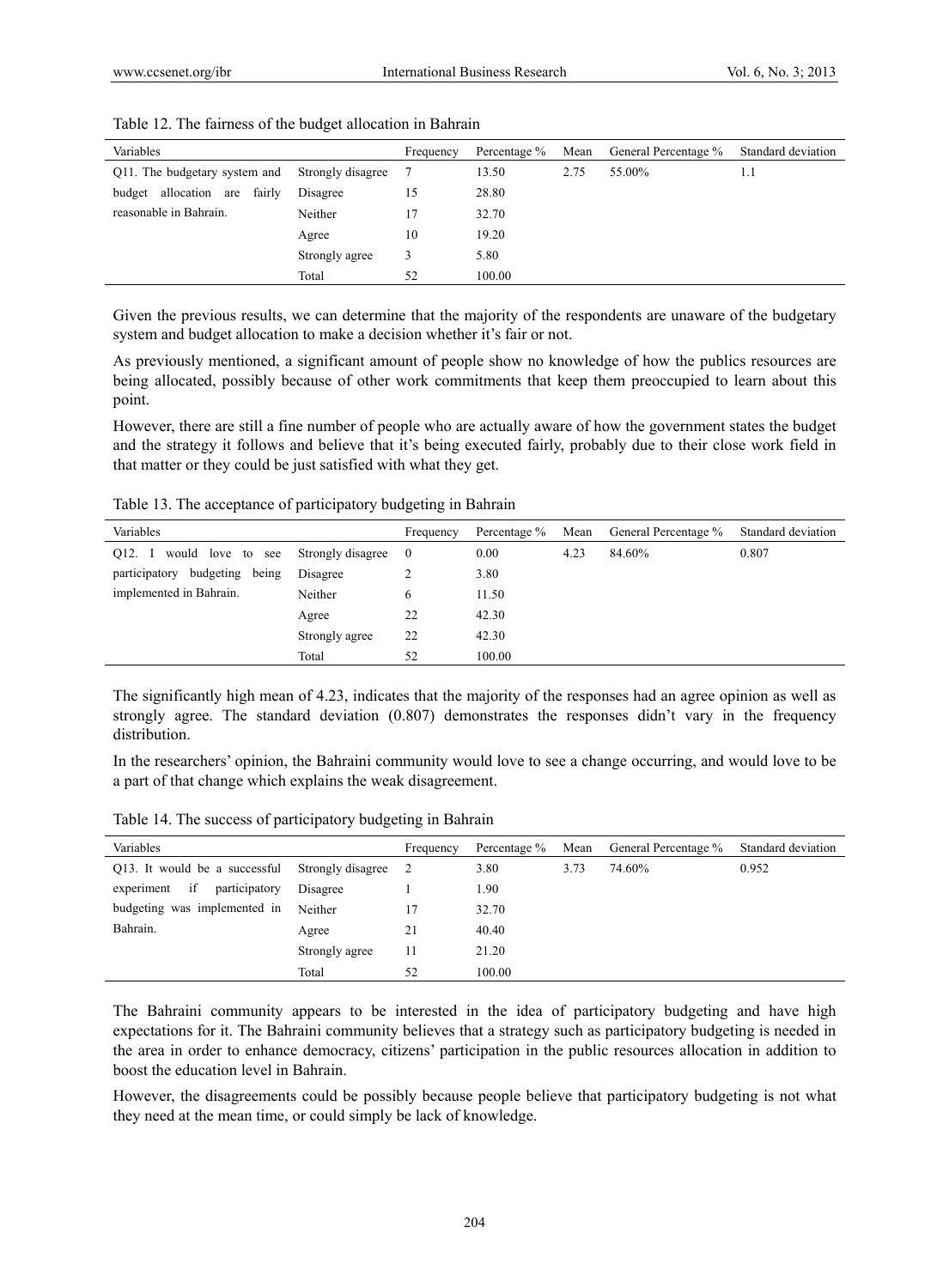# *4.2 Testing of Hypotheses*

#### Table 15. One sample T.test

| Ouestion                                                                                                           | Mean | T.test   | Sig   |
|--------------------------------------------------------------------------------------------------------------------|------|----------|-------|
| Q1. Kingdom of Bahrain has the suitable environment to implement participatory budgeting.                          | 3.04 | 0.234    | 0.816 |
| Q2. Participatory budgeting success mostly depends on government and citizens trust relationship as well as        | 4.33 | 10.881   | 0.000 |
| supportive political environment.                                                                                  |      |          |       |
| Q3. I am able and willing to attend continuous meetings through out the year to have a decision in my city's       | 3.69 | 3.695    | 0.001 |
| public budget if participatory budgeting was implemented in Bahrain.                                               |      |          |       |
| Q4. Participatory budgeting can reduce fraud rates and lead to better decision making.                             | 3.94 | 6.122    | 0.000 |
| Q5. If all the required conditions were available in Bahrain, Bahrain government will adopt participatory          | 2.92 | $-0.455$ | 0.651 |
| budgeting strategy.                                                                                                |      |          |       |
| Q6. I think the Bahraini community is open to changes like participatory budgeting.                                | 3.37 | 2.187    | 0.033 |
| Q7. Participatory budgeting can be a good opportunity for the community to make more democratic decisions.         | 3.96 | 7.153    | 0.000 |
| Q8. The necessary information of the financial situation and so are available to the Bahraini citizens in order to | 2.87 | $-0.785$ | 0.436 |
| be able to participate in participatory budgeting.                                                                 |      |          |       |
| Q9. The Bahraini community is knowledgeable and educated enough to adapt to participatory budgeting easily.        | 3.48 | 2.589    | 0.006 |
| Q10. I am aware of how the Bahraini government states the general budget and the steps it takes.                   | 2.81 | $-1.218$ | 0.229 |
| Q11. The budgetary system and budget allocation are fairly reasonable in Bahrain.                                  | 2.75 | $-1.638$ | 0.108 |
| Q12. I would love to see participatory budgeting being implemented in Bahrain.                                     | 4.23 | 10.995   | 0.000 |
| Q13. It would be a successful experiment if participatory budgeting was implemented in Bahrain.                    | 3.73 | 5.535    | 0.000 |

The first question got a T.test result of 0.234 and a Sig equal to 0.816; those results indicate that major responses leaned more to disagree with the question, which means that most of the respondents have a neutral to a disagreeing opinion that the kingdom of Bahrain has the suitable environment to implement participatory budgeting.

The second question had a result of 10.881 T.test and a Sig of 0.000; the results demonstrated indicate that the major responses agreed with the question, which means that the respondents believe that participatory budget success mostly depends on the trust between the citizens and the government relationships as well as supportive political environment.

The third question had a T.test equal to 3.695 and a Sig of 0.001 indicating that the major responses agreed with the question. Nearly all the respondents agreed on their ability and willingness to attend continuous meetings throughout the year in order to participate in preparing the general budget and have an opinion if participatory budgeting was implemented in the kingdom.

The forth question had a T.test equals to 6.122 and Sig of 0.000. The results signify that the majority of the responses agreed with the stated question. Almost all the respondents agreed that participatory budgeting can reduce fraud rates and lead to better decision making.

Question fives' results were as following: the T.test was calculated to be -0.455, and the Sig was 0.651. The results indicate that the most responses disagreed with the question, since the T.test was negative and the Sig was more that 0.05. The majority of the respondents had a disagreeing opinion that if all the required conditions were available in the Kingdom; the government of Bahrain will adopt participatory budgeting strategy.

Question six had the following results: the T.test was calculated to be 2.187 and the Sig was 0.033. The previous results show that the majority of the responses agreed with the question, which means that most of the respondents agree that the Bahraini community is an open community to major changes such as participatory budgeting.

The seventh question had a calculated T.test of 7.153 and a Sig equal to 0.000 which indicates that the majority of the responses agree with the stated question. Most of the respondents agreed that participatory budgeting can be a good opportunity to make more democratic decisions where they can have an opinion on the general budget and even make decisions on where the given resources should be allocated.

Question eight got a T.test of -0.785 and a Sig equal to 0.436. The results indicate that the majority of the responses disagreed with the question. Since the T.test was negative and the Sig was more than 0.05 which means that most of the respondents disagreed that the necessary information of the financial situation are available to the Bahraini citizens to be able to participate in participatory budgeting.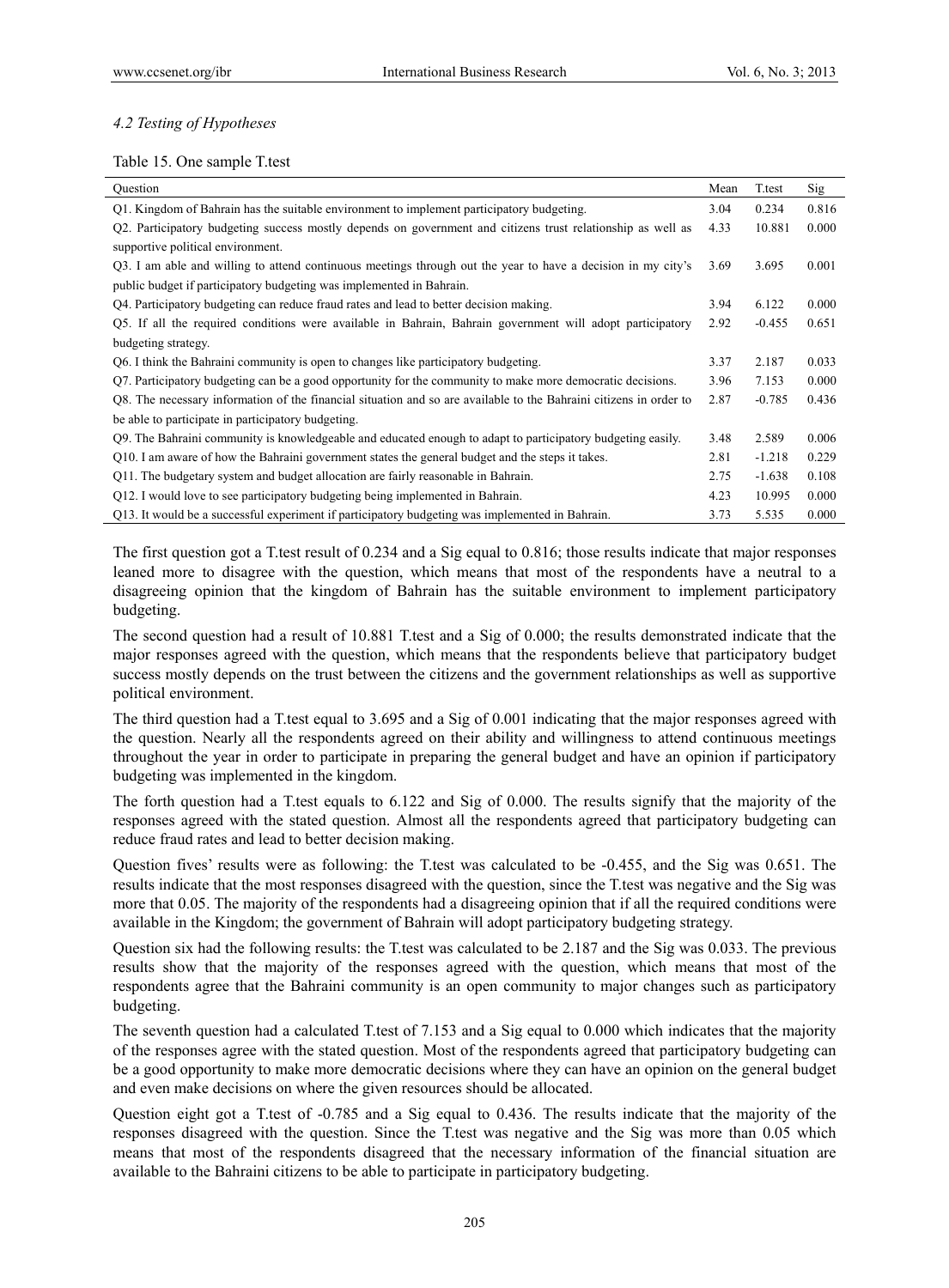The ninth question results were the following: the T.test calculated was 2.859 and the Sig was equal to 0.006. The demonstrated results indicate that the greater part of the responses agreed with the question indicating that the Bahraini community is knowledgeable and educated enough to adapt easily to participatory budgeting.

The tenth question results were as follows: the T.test calculated was equivalent to -1.218 and a Sig of 0.229 which indicates the disagreement responses for the greater part since the T.test was negative and the Sig was more than 0.05. The results show us how most respondents denied their awareness of how the government of Bahrain states the general budget and the budget system and strategy it follows.

Question eleven had a negative T.test result equivalent to -1.638, and a Sig greater than 0.05 which is equal to 0.108. The previous results indicate that the majority of the responses leaned more to disagreeing with the question, which means that the respondents had an opinion that the budgetary system and budget allocation are not fairly reasonable in the kingdom of Bahrain.

Question twelve had the following results: the T.test calculated was equal to 10.995 and the Sig was 0.000.the results show us that most of the responses agreed with the question which means that the majority would love to see participatory budgeting being implemented in the kingdom of Bahrain.

Finally, the last questions' results were as follows: the T.test calculated was equal to 5.535 and the Sig was 0.000 which tells us that the greater part of the responses agreed with the question. Most of the respondents agreed that participatory budgeting would be a successful experiment if it was implemented in the kingdom of Bahrain.

# *4.3 Possibility of Implementation in the Kingdom of Bahrain*

# 4.3.1 Bahrain's Budgetary System

Bahrain is a small island with an estimated population of more than 1 million Bahraini citizens in 2011. In 2002, it was announced by his Majesty the king of Bahrain, king Hamad bin Isa Al Khalifa, that the Kingdom will be divided into five governorates; Capital governorate, Central governorate, Muharraq governorate, Northern governorate and Southern governorate, and each had its own governor who in turn is elected by the citizens every four years.

Bahrain's budgetary system according to the general budget act of the kingdom is settled by the Ministry of Finance, and the execution of the budget allocation remains with the director of the budget department.

Recently the kingdom of Bahrain has adopted a new approach for preparing the general budget of 2011 – 2012. This new approach is called Strategic Funding, which is a way for preparing the budget that depends on making a connection between the strategic objectives and the priorities with the financial funds. This approach specifies the objectives of the strategy to observe the execution of the budget throughout the budget cycle.

Strategic funding is considered one of the major initiatives in the National Economic Strategy (NES) developed by the Kingdom of Bahrain and which sets goals of six years to be accomplished by 2014. Strategic funding is based on connecting the strategic objectives with the available financial resources and is one of the basic priorities in the public sector; also it's considered the main tool to observe and monitor the budget performance and achieve efficiency in the government, in addition to the efficient use of resources in the public sector.

Strategic funding is implemented in preparing the publics' budget and plays a primer role in achieving the goals stated within the NES and enhance the governments' transparency to attain one of the Economic Visions principals of the Kingdom for 2030 which was established in 2008 by his Majesty the King.

Strategic funding also enhances the procedure of decision making. The main advantages of strategic funding budgeting method are:

It allows the distribution of funds according to priorities; it enhances the accountability, clearness and simplicity of the distribution of funds; it provides a better control and management over expenditures which in turn enhance the efficiency and effectiveness of the budget and finally, Ministries and governmental organizations focus on the objectives and projects set.

According to the Head of Budget Coordination at the Ministry of Finance (Note 1); the only difficulty facing the strategic funding is making arrangements on the recurrent expenditures since it contains frequent figures.

It's essential to know that the Bahraini economy is mixed. The oil and natural gas are classified as the only major natural resources that rule and control the economy in Bahrain despite the governments' efforts to vary (Ramadhan, 2009).

Before starting the budget preparations; a committee is formed and appointed by the Minister of Finance; this committee includes the executive of financial affairs; senior budget analyzer, the department chief and the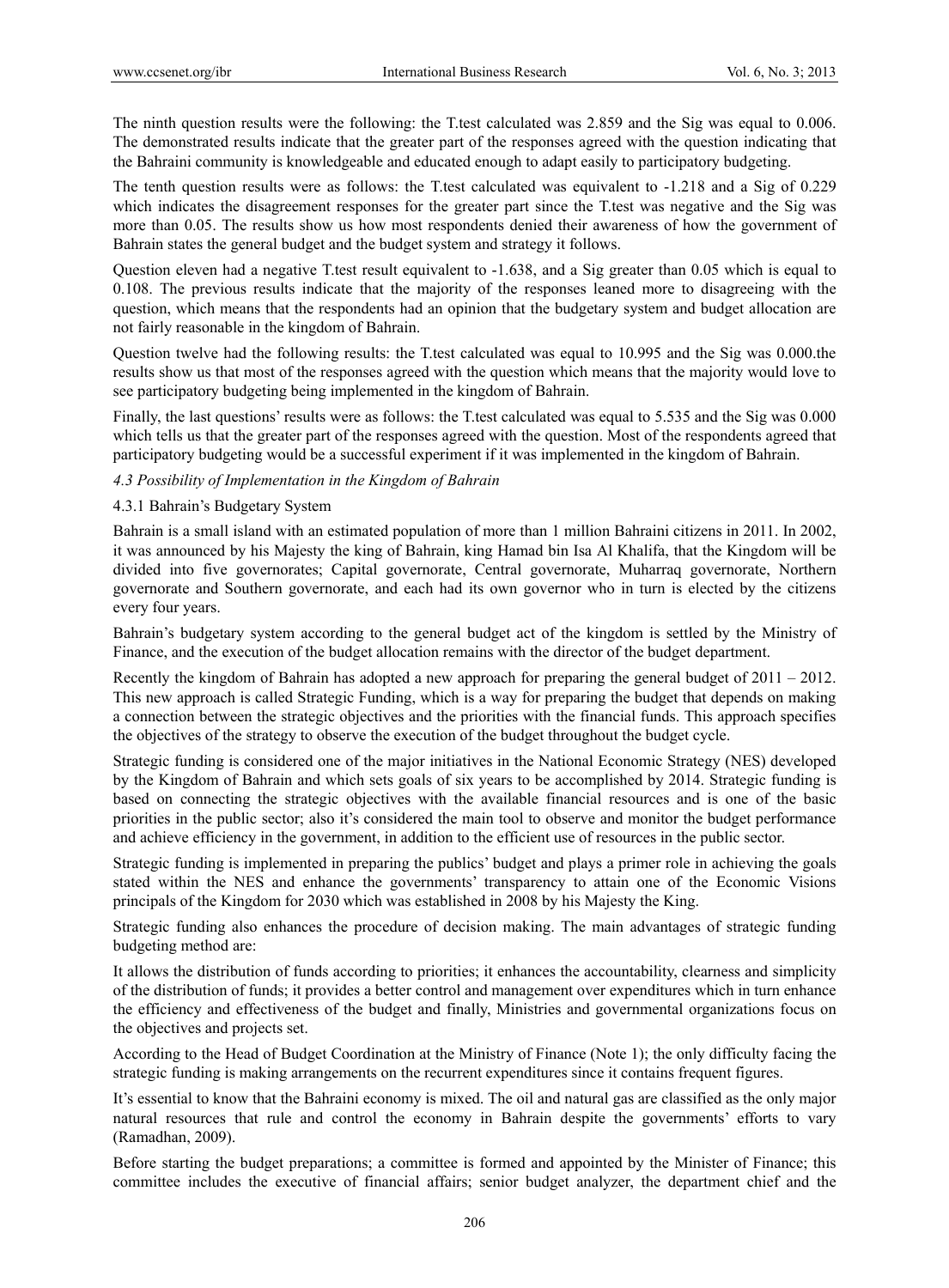accountant. The budget committee is directed by either the financial affairs executive or the director of the financial resources.

The first step in preparing the general budget is to determine the estimation of income and revenues which are allocated to cover some general expenses; the Ministry of Finance with the collaboration of the other Ministries and governmental organizations start the initial estimates of revenue according to the Minister of Finance instructions and rules on the determined date, and any delay from any certain direction, the Ministry of Finance will take the initiative to estimate the revenues on its own after informing that Ministry. The Ministry takes into consideration any unplanned changes that might occur.

After that, the Ministry of Finance prepares the final estimates of the income and revenues.

The revenues section is categorized by the sort of revenues; they consist of oil revenues and non-oil revenues, as well as grants.

The next step is for the other Ministries to estimate the expenses taking into account the estimated revenues, and then provide them to the Ministry of Finance (director of budget), including notes on the necessary information and explanation to justify each estimated figure in the budget.

After that, the director of budget in the Ministry of Finance will discusses the budget and reviews it with the budget committee elected by the director. Sometimes the elected committee may represent other Ministries. The Ministry will search the expenditures estimates of the other Ministries, taking into consideration the expenditures estimated for the work force and the other Ministries to discuss the size of these estimates and their needs.

The Ministry of Finance afterward starts preparing the budget document according to rules and regulations; it also prepares a statement on the financial and economic situation of the kingdom and the measures taken to implement the budget as well as the influence on the new budget.

The document should include:

- Prediction of the revenues and grants.
- Prediction of frequent project expenses.
- Prediction of interest and settlement of loans.
- Prediction of the budget shortage along with the suggested ways to fund it.
- The revenues and expenditures of the prior year.
- The revenues and expenditures of the year before the previous year.

After that, the Minister of Finance will submit the adoption of the budget to the council of Ministers for approval in order to be presented to the parliament before the end of the current financial year by at least two months to discuss it and then allocate it to the Shura Council.

The role of the parliament revolves only around discussing the general budget; however, the representatives' can't make any changes on it, not without the government approval, and if the budget wasn't approved by the parliament, the budget could be reduced.

According to the general budget act, a Royal Decree draft must be prepared and submitted by the director of budget to be approved and signed by his Majesty King Hamad Bin Isa Al Khalifa (Ramadhan, 2009).

Finally, the general budget is implemented, and all the Ministries and other governmental bodies are informed to start executing it.

Ministries may not exceed their expenses or expenditures on a certain project, unless approved by the law, also, the ministers and heads of governmental organizations are obligated to provide the Council of ministers with the audited financial accounts along with the detailed results reached compared with the stated objectives of the project, within three months after the end of the fiscal year. A copy of those documents is presented to the Minister of Finance afterwards.

The kingdom of Bahrain might not involve the citizens directly in participating in setting the general budget, but there have been some regular visits by the royal family, the King and the Prime Minister, to the governorates in the kingdom where they meet the citizens directly and ask them about their demands and needs and report them to the specialized ministry or governmental organization where they get prioritized and translated into numbers.

It's not difficult or impossible to implement participatory budgeting in Bahrain, the community of Bahrain showed a high interest in the process. An interview made with the Head of Budget Coordination at the Ministry of Finance was able to answer some critical questions and provide some interesting recommendations.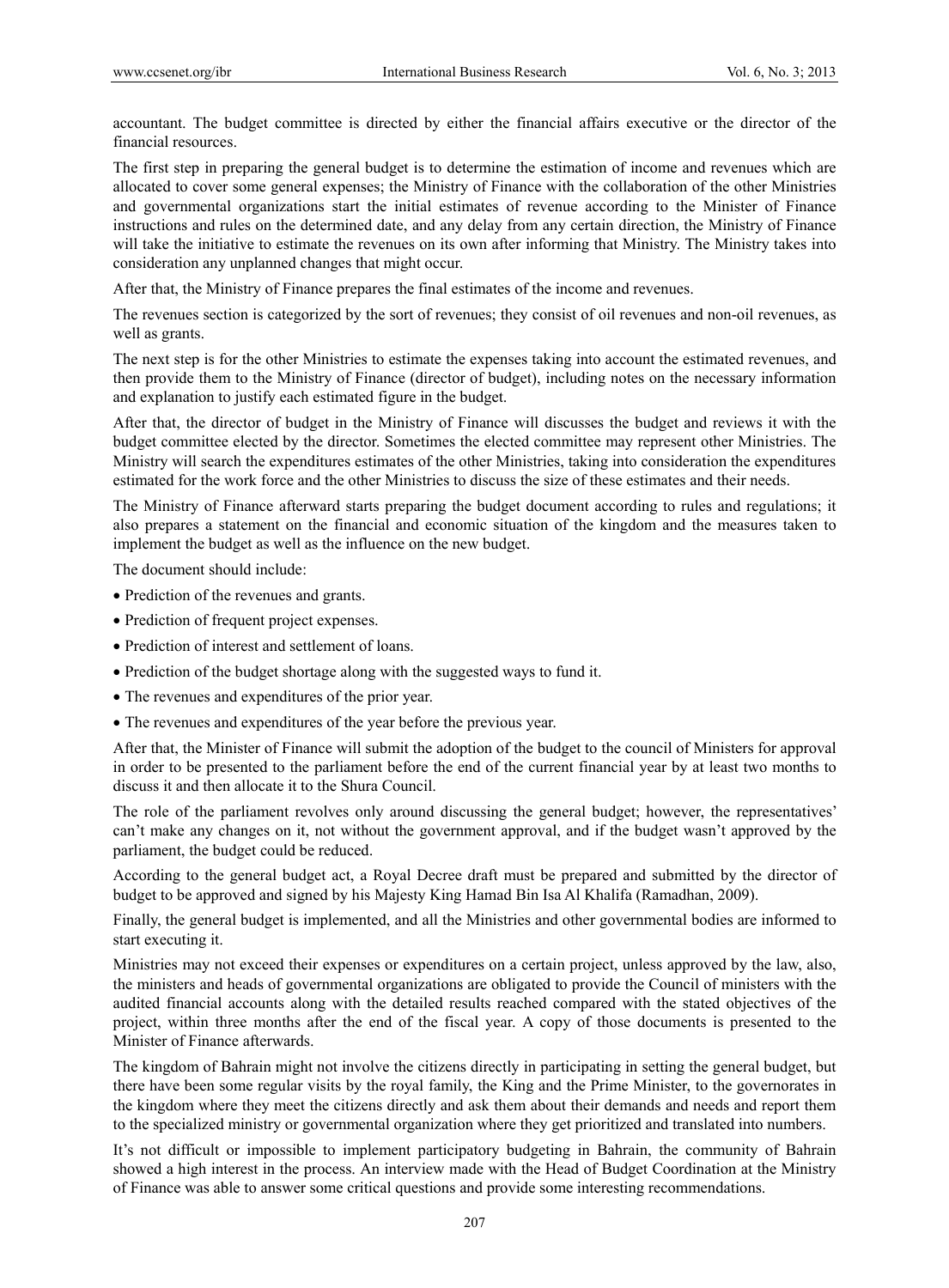So what would be the benefits of participatory budgeting if it was implemented in the kingdom? And what are the obstacles facing the implementation of participatory budgeting in Bahrain?

Participatory budgeting could be a great opportunity for the Bahraini community to communicate with each other and learn about each others needs and demands; also it's a superior chance for them to gain knowledge and information about the actual financial situation of the kingdom which will help them make better decisions. Participatory budgeting could be a good indicator of how much the community is educated and knowledgeable; suppose that participatory budgeting was in fact implemented in Bahrain, people's decisions regarding the favorable projects will show whether they are actually thinking about their individual selves or the place and the district they are living in.

The former point could be considered an obstacle when it comes to implementing participatory budgeting in the kingdom, people's choices of projects could reflect their own interest instead of the majorities. Also, if for example BD1 million was allocated for a certain district and projects were prioritized, the next year, people might ask for more and claim that BD1 million was not sufficient as people's demands will keep growing with time.

Another disadvantage is that the Bahraini community might not be committed to continuous meetings and debates throughout the year. The cultural environment plays a critical role as well; although the Bahraini community might seem open and outgoing but if there will be any participation; it will be limited to a certain category, such as a certain age and a certain occupation for there are many conservative families and individuals who can't accept the idea of such meetings.

Since participatory budgeting takes time for it to actually have an effect, people in Bahrain might be disappointed and lose faith easily because when they start the participatory budget strategy, higher expectations will be set.

Regardless of the limitations and obstacles, participatory budgeting still remains a good idea to be implemented gradually and partially in the kingdom of Bahrain where the citizens' voices could be heard.

# **5. Discussion of Conclusion and Recommendations**

While a high percentage of responses tended to neither agree nor disagree agree that the kingdom of Bahrain has the suitable environment to implement participatory budgeting; a very high percentage of respondents stated that they would love to see it being implemented in Bahrain.

Many respondents also agreed that participatory budget can lead to better decision making since the people will decide what they want by themselves. The results also showed the willingness of the majority to participate in meetings and debates throughout the year, which gives a good indicator of how the Bahraini community is willing to make changes.

At the end, we conclude this study based on the survey, interview and research conducted; the results indicate that there is possibility for participatory budgeting to be implemented in the kingdom, and in spite of the previous opinions, it was agreed in the interview at the Ministry of Finance that a strategy such as participatory budgeting is in fact needed in the kingdom, for everyone want their voices to be heard.

However, participatory budgeting may not be fully and precisely implemented at the mean time, but there is a possibility in the near future, since the kingdom is divided into six governorates, the process could be experienced in one governorate with the help of the Municipal Council and the elected representative of that governorate, by directly communicating with the citizens and providing them with specific amount of money to be allocated by them, and then report those prioritized needs by the representatives to the Council of Ministers to discuss those demands. Results then could be illustrated then along with the difficulties faced and the suggested effort to overcome them, and finally judge the process and whether it could be continued.

It's true that it's a long process in order for participatory budgeting to have an effect, especially in a country such as Bahrain, but it's not impossible to implement it even if it lacks the conditions and suitable environment now, the near future might hold the opportunity for participatory budgeting to be executed, although in the researchers' opinion, every country or district can make their own rules and conditions based on their special circumstances.

The author would like to draw the attention to the limitations of the study stating that the theories and conclusion reached are limited to this study exclusively, since the survey was distributed to only 52 different entities due to the lack of time.

The recommendation suggested in this study is to overcome the limitations and obstacles faced by the kingdom